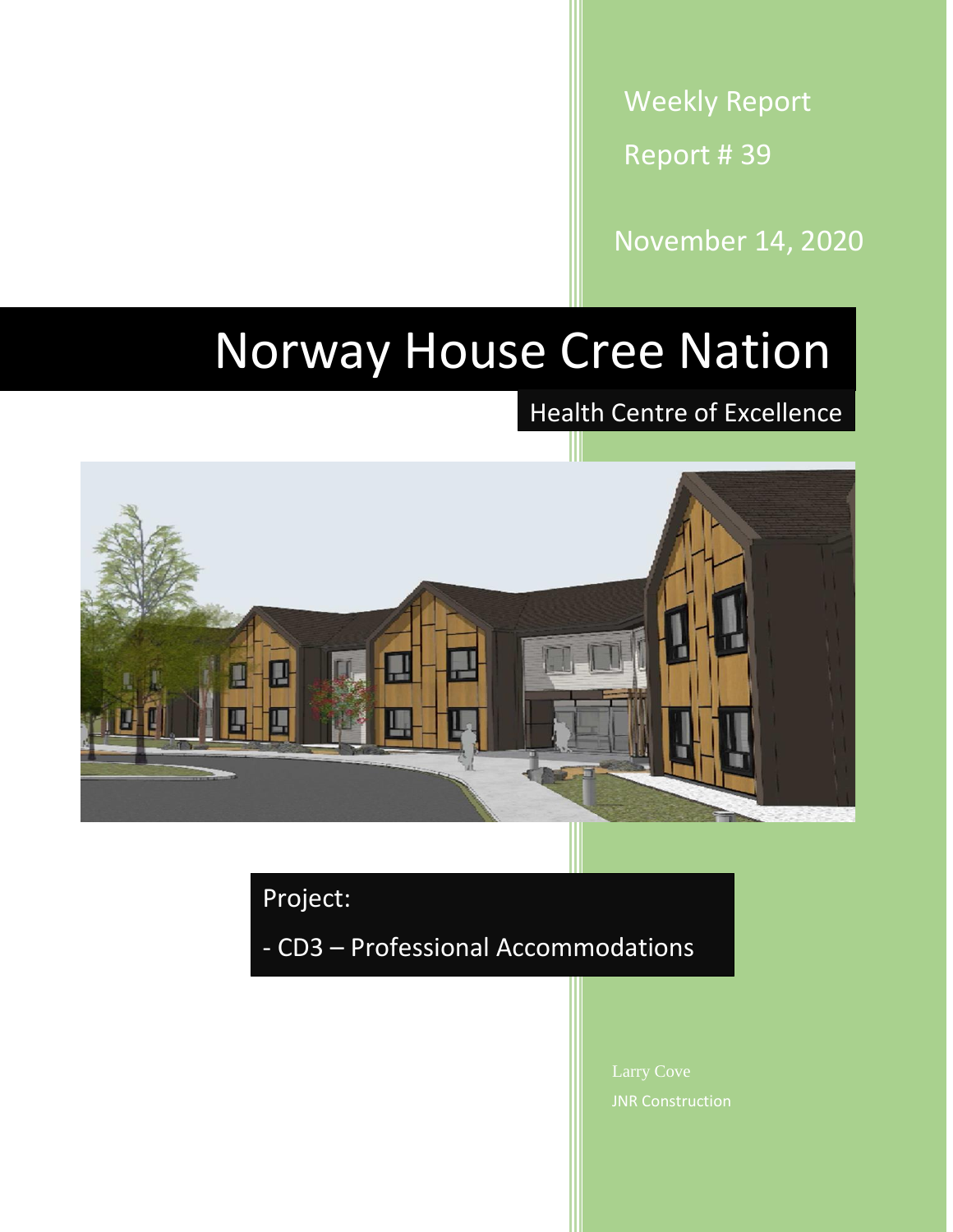

| <b>Project Name: Professional</b> |                            | Project Number: CD3-19015B |                        |  |
|-----------------------------------|----------------------------|----------------------------|------------------------|--|
| Accommodations                    |                            |                            |                        |  |
| <b>Safety Statistics</b>          |                            |                            |                        |  |
| <b>Description</b>                | <b>Previously Reported</b> | <b>This Period</b>         | <b>Project to Date</b> |  |
| Man Hours                         | 42830                      | 452                        | 43282                  |  |
| Sub trades                        | 8153                       | 531                        | 8684                   |  |
| <b>FLHAs</b>                      | 6137                       | 79                         | 6216                   |  |
| <b>First Aides</b>                | 14                         | 0                          | 14                     |  |
| Incidents                         | 11                         | $\mathbf{1}$               | 12                     |  |
| Daily Covid-19                    | 2735                       | 100                        | 2835                   |  |
| Screenings                        |                            |                            |                        |  |
| <b>Quality/Engineering</b>        |                            |                            |                        |  |
| <b>Items</b>                      | <b>Submitted</b>           | <b>Resolved</b>            | Outstanding            |  |
| <b>RFIS</b>                       | 79                         | 79                         | 0                      |  |
| <b>Shop Drawings</b>              | 96                         | 95                         | $\mathbf{1}$           |  |
| Green Globes                      | 17                         | 17                         | 0                      |  |
|                                   |                            |                            |                        |  |

## **Outstanding Concerns:**

- o RFIs
- o Shop Drawings
	- o SD079 Crawlspace Floor Access Hatch November 9/20
- o Green Globes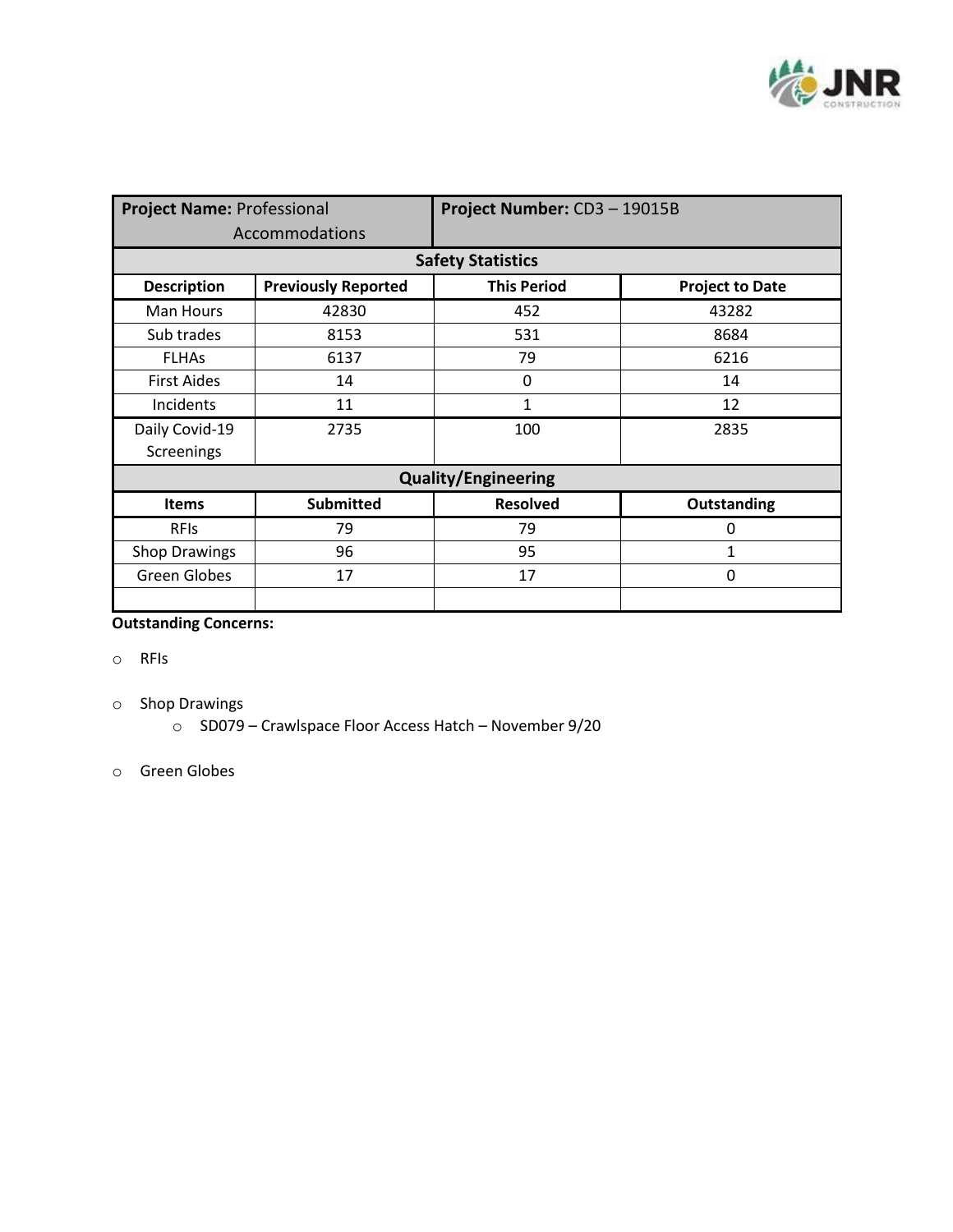

| <b>Completed This Period</b>             | <b>Comments or Concerns</b>            |  |
|------------------------------------------|----------------------------------------|--|
| Window Head Flashing Install             |                                        |  |
| Rigid Insulation Install on              |                                        |  |
| Exterior                                 |                                        |  |
| <b>Exterior Strapping</b>                |                                        |  |
| <b>Flashing Install on Canopy</b>        |                                        |  |
| Parapet                                  |                                        |  |
| Pergola Bracket and Formwork             |                                        |  |
| for Concrete Pad                         |                                        |  |
| Drywall Tape and Mud Applied             |                                        |  |
| to Gypsum Board                          |                                        |  |
| Gypsum Board Install on Main             |                                        |  |
| <b>Floor Ceilings</b>                    |                                        |  |
| Steel Stud Track Install on Main         |                                        |  |
| Floor                                    |                                        |  |
| Sanitary Connections in                  |                                        |  |
| <b>Crawlspace and Air Testing</b>        |                                        |  |
| Domestic Water Line Piping on            |                                        |  |
| Second Floor and Crawlspace              |                                        |  |
| Ductwork Install on Second               |                                        |  |
| Floor                                    |                                        |  |
|                                          |                                        |  |
| <b>To Complete Next Period</b>           | To complete the following Period       |  |
| Gypsum Board Install on Main<br>Floor    | Gypsum Board Install on Main Floor     |  |
| <b>Exterior Rigid Insulation Install</b> |                                        |  |
| <b>Strapping Install on Exterior</b>     |                                        |  |
| Walls                                    |                                        |  |
| <b>Insulation on Ductwork</b>            | <b>Insulation on Ductwork</b>          |  |
| <b>Mechanical Rough Ins</b>              | <b>Mechanical Rough Ins</b>            |  |
| Steel Stud Walls Install on Main         | Steel Stud Walls Install on Main Floor |  |
| Floor                                    |                                        |  |
| <b>Electrical Rough Ins</b>              | <b>Electrical Rough Ins</b>            |  |
| <b>Fiber Cement Board Siding</b>         | <b>Fiber Cement Board Siding</b>       |  |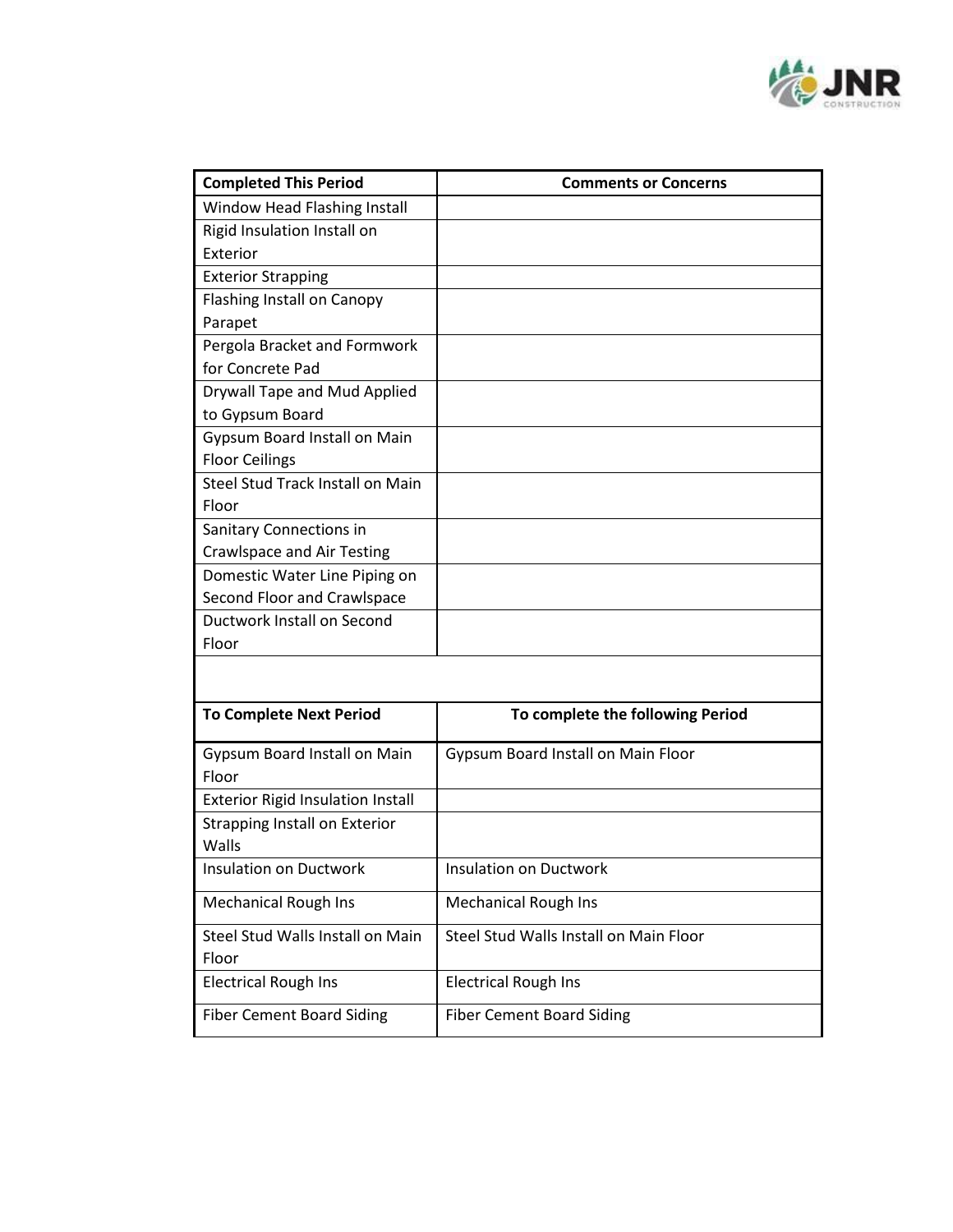

## **Progress Photos**





Exterior View – South East Wing exterior View – South West Wing



Exterior View – North East Wing



Exterior View – North West Wing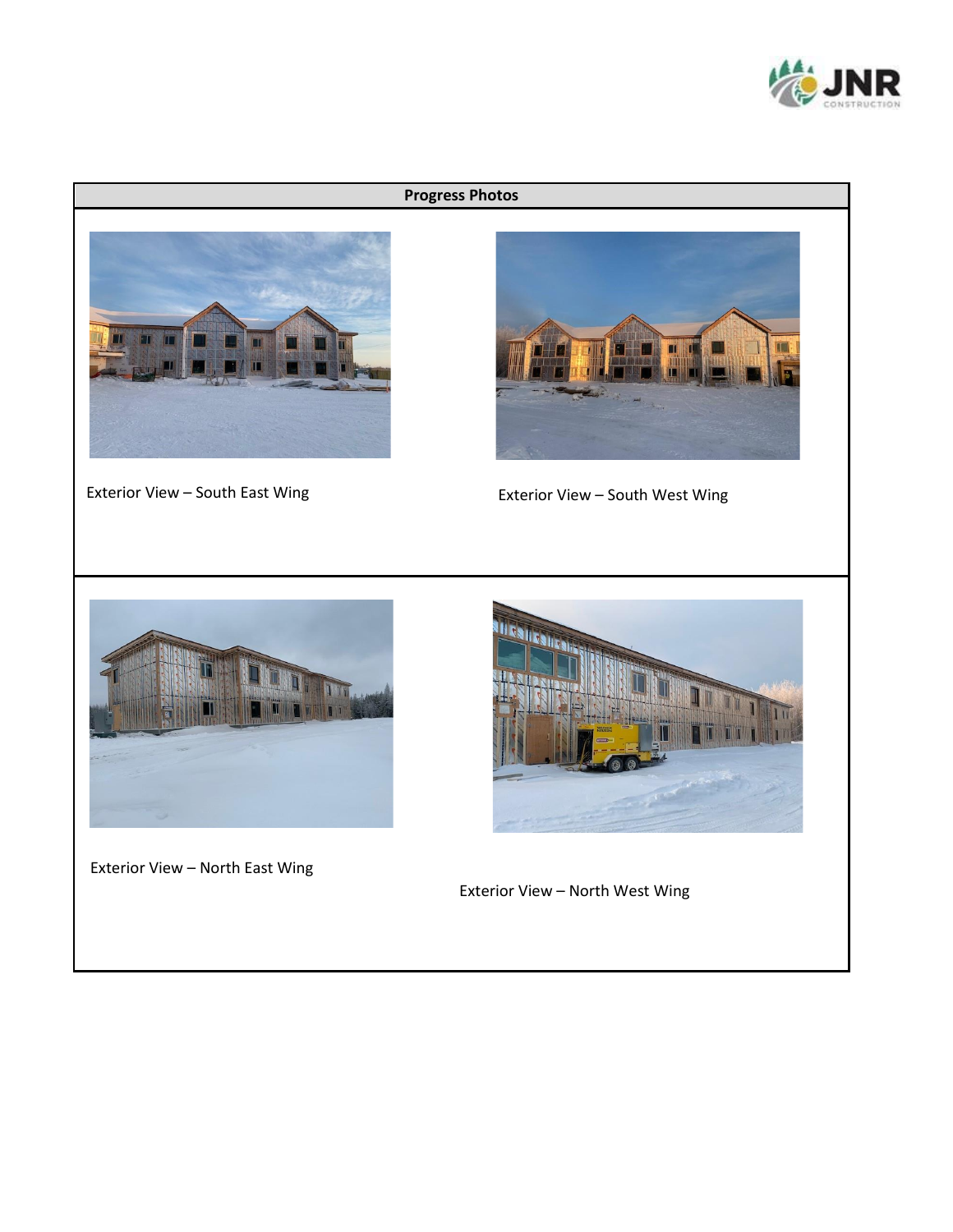



Bracket Install for Pergola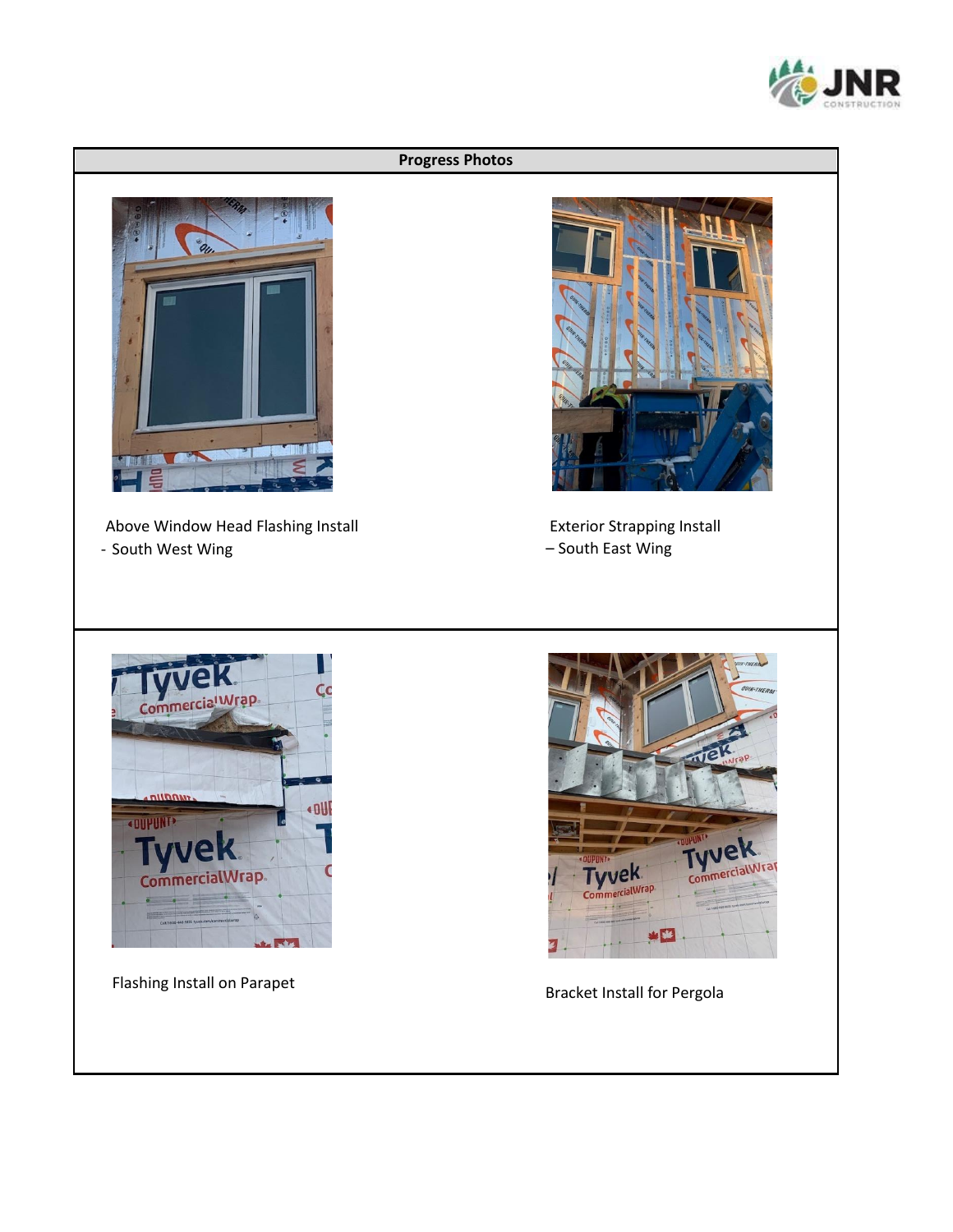

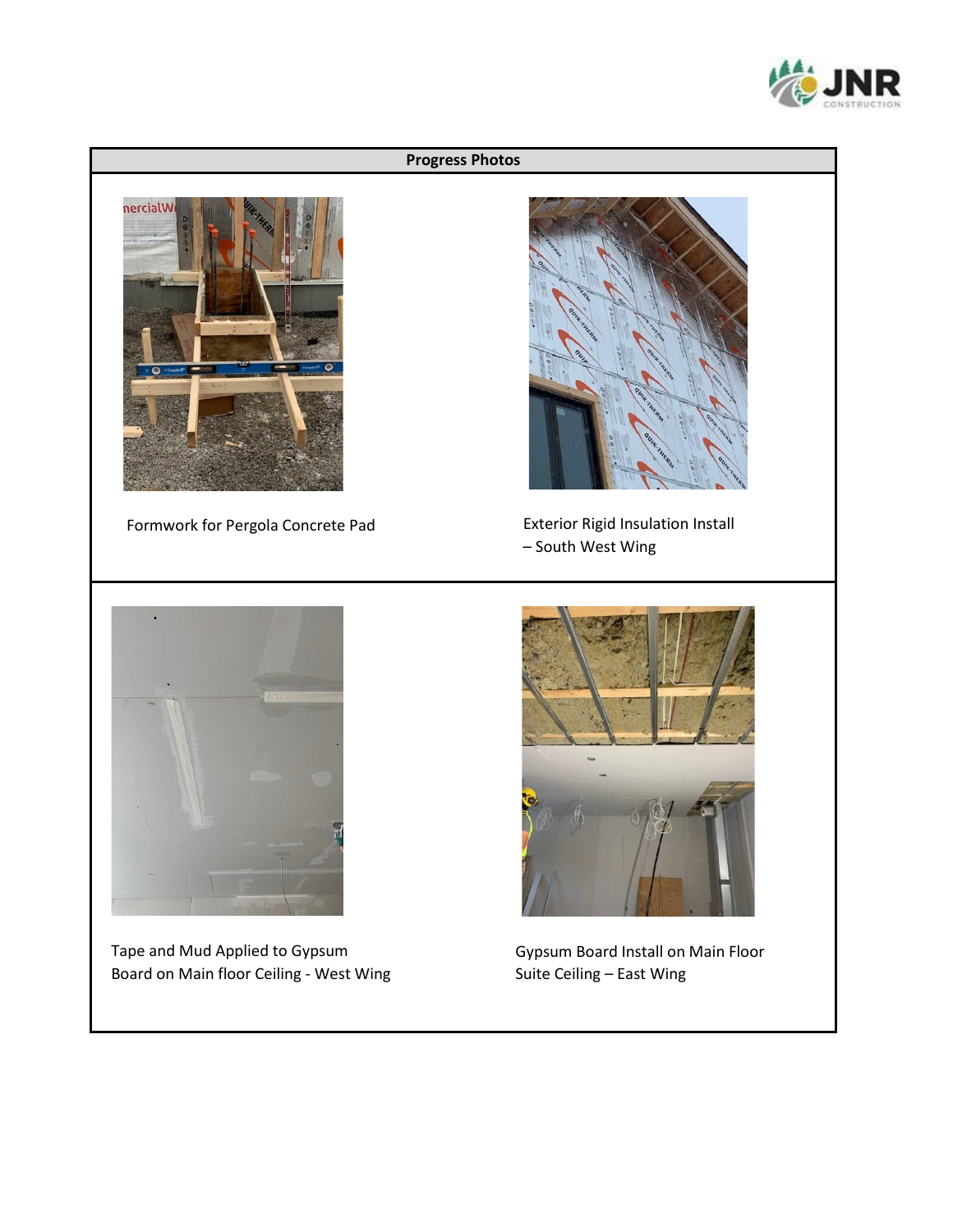